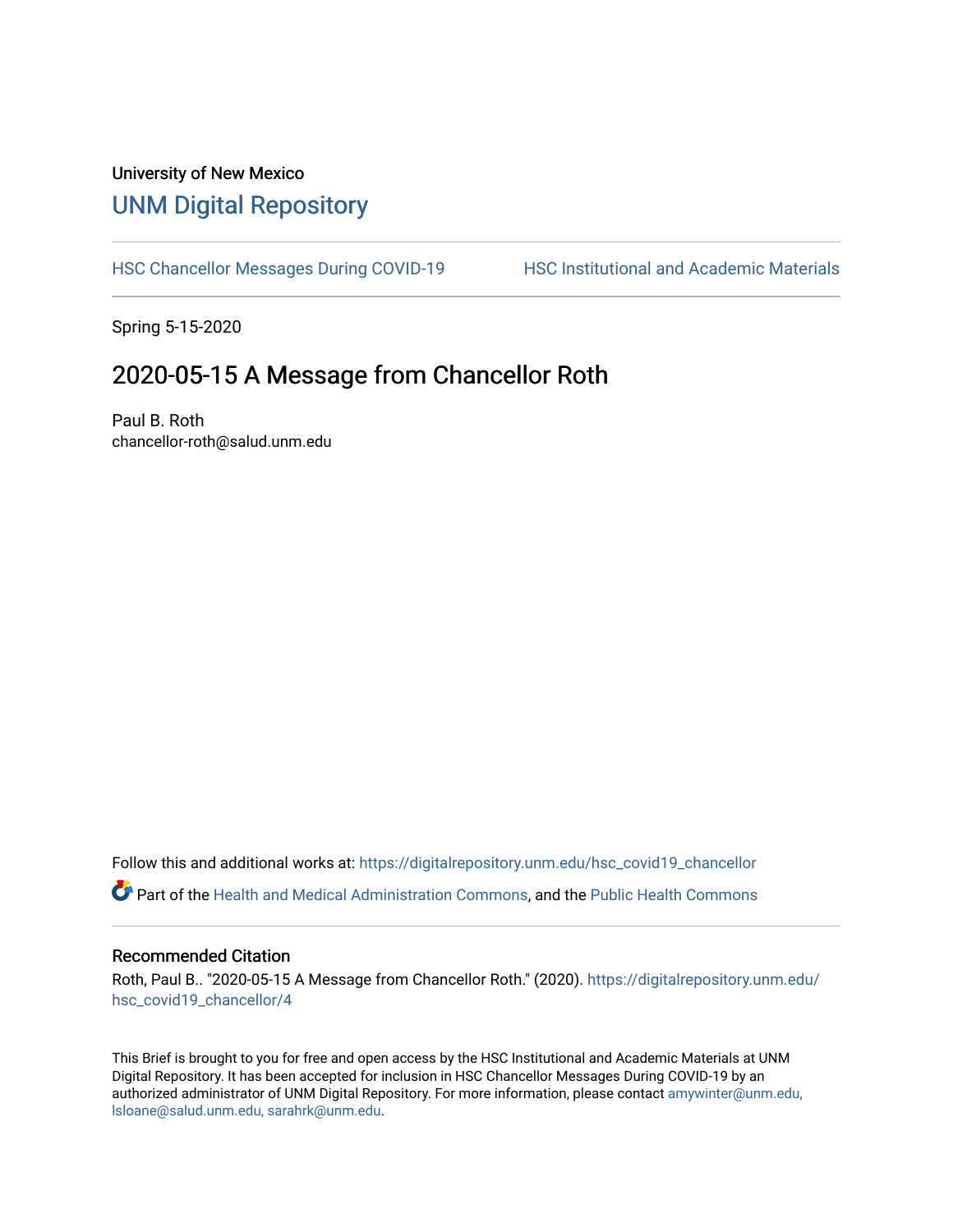

[View this email in your browser](https://mailchi.mp/e384d13c6d75/message-from-the-chancellor-coronavirus-4415772?e=b4bbfca2c0)

# **A Message from Chancellor Roth**

Dear Colleagues:

The past couple months have presented our health system with unprecedented operational challenges. Today, I'd like to review some of the progress that has been made since the early days of the COVID-19 pandemic and what we expect in coming weeks.

First, some context. On March 13, when we first announced plans to move most of our nonclinical employees off campus, a total of 137,445 cases had been reported worldwide, with 5,088 deaths. There were just 33 deaths in the U.S., and none in New Mexico.

Today, 4.48 million cases have been confirmed worldwide. The U.S. has had 1.46 million cases, with 87,603 deaths, and in New Mexico we have had 5,503 confirmed cases and 242 deaths. Clearly, the scale and speed of this pandemic is unlike anything we've seen before.

In March, University of New Mexico Hospital was on track to end FY 20 with a \$35 million operating margin. Now, largely due to the cancelation or postponement of most surgeries and procedures, we'll end the year with no operating margin. This is according to information provided by UNMH CEO Kate Becker.

Anticipating that UNMH and Sandoval Regional Medical Center could see a surge of COVIDpositive patients, and knowing that we needed to protect other patients, we converted some of our ICUs to COVID-only units. Other units in the hospital were repurposed, and some of our inhouse ambulatory care clinics were moved offsite. In addition, many other operational and technical adjustments were made. We also had a dramatic downturn in our UNM Medical Group clinics as patient appointments were rescheduled.